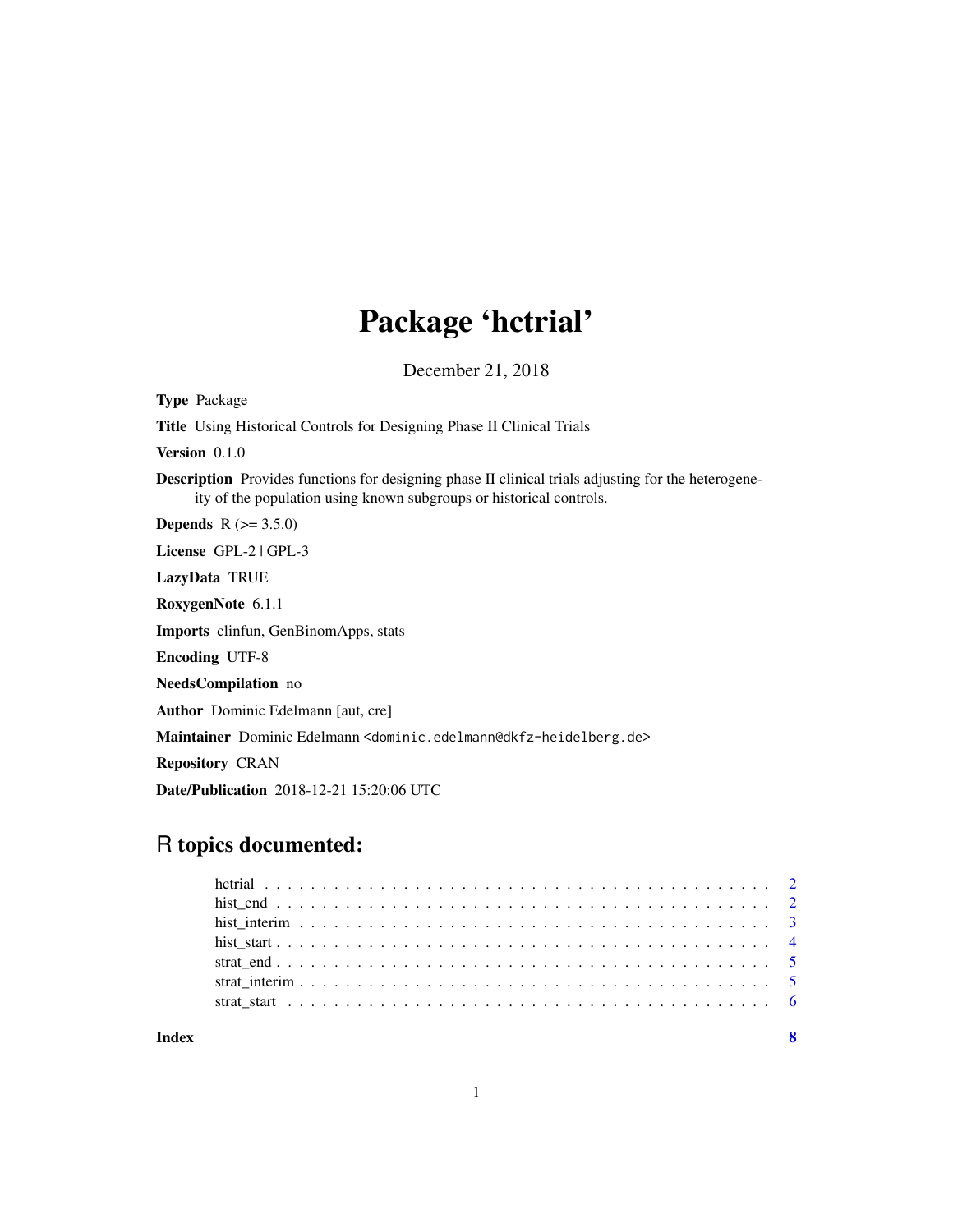<span id="page-1-0"></span>2 hist\_end the number of the state of the state of the state of the state of the state of the state of the state of the state of the state of the state of the state of the state of the state of the state of the state of th

#### Description

The hctrial package provides functions for designing phase 2 clinical trials that adjust for the heterogeneity in the population.

#### Details

Two different ways are considered for designing a trial: based on known subgroups or based on historical data.

For initializing a stratified trial, use strat\_start.

At interim, strat\_interim should be used to adjust the trial.

At the end of the study, strat\_end is used to adjust the trial again.

hist\_start, hist\_interim and hist\_end work analogously, but are based on historical controls.

| hist_end | Adjust a design based on historical controls at the end of the study |
|----------|----------------------------------------------------------------------|
|          | using the covariate data of the patients accrued in stage 2.         |

#### Description

Adjust a design based on historical controls at the end of the study using the covariate data of the patients accrued in stage 2.

#### Usage

hist\_end(interim, stagetwo\_data)

#### Arguments

| interim | An design based on historical controls and adjusted at interim as returned by<br>hist interim().         |
|---------|----------------------------------------------------------------------------------------------------------|
|         | stagetwo_data A data frame containing the relevant covariate data of the patients accrued in<br>stage 2. |

#### Value

A list returning the arguments of the function and the final design of the trial.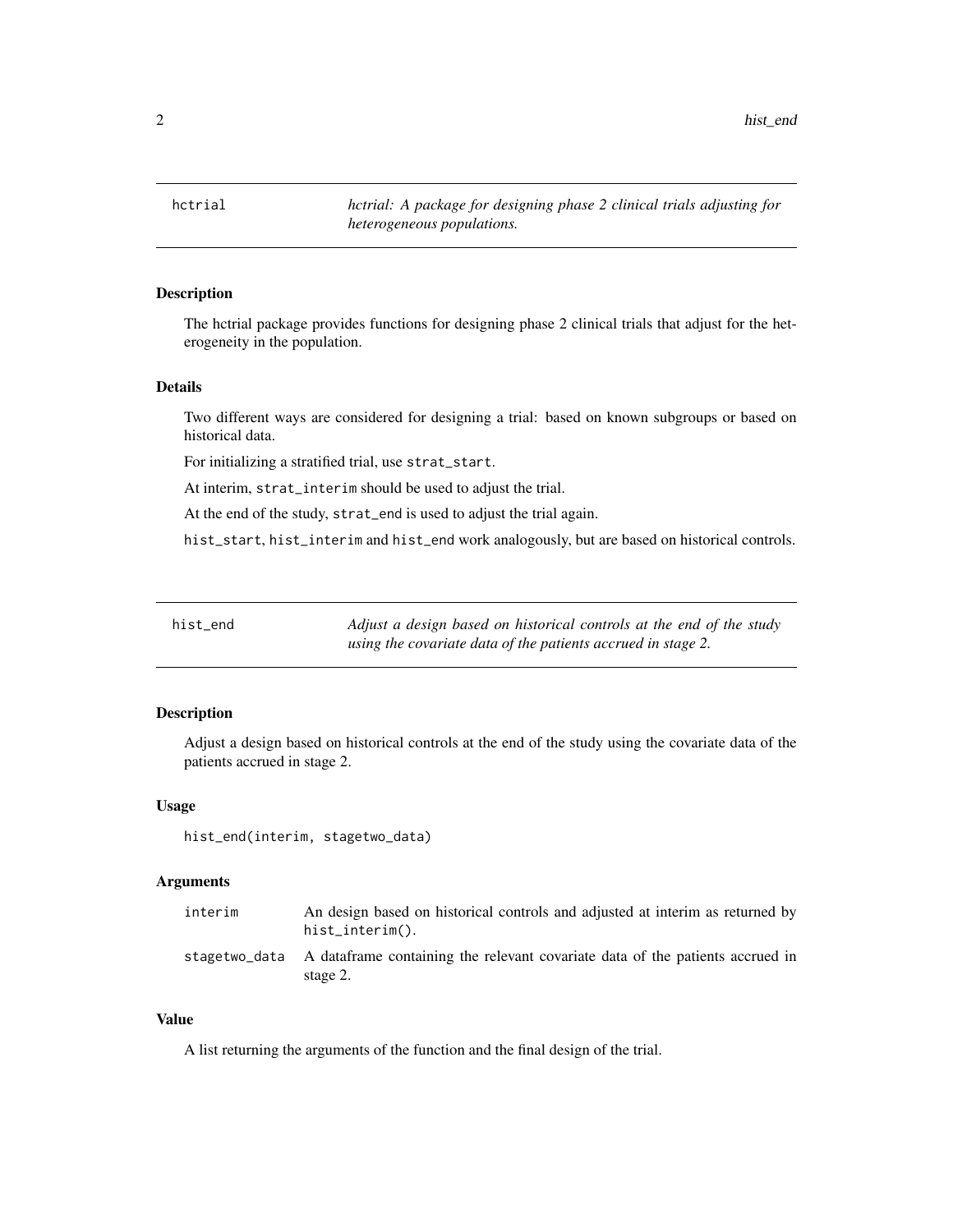#### <span id="page-2-0"></span>hist\_interim 3

#### Examples

```
X <- abs(rnorm(1000, 0, 1))
Y <- rbinom(1000, 1, 1-exp(-X))
mydata \leq data.frame("X" = X, "Y" = Y)
start <- hist_start(mydata, Y~X, c1 = 2)
n1 <- start$des_start[2]
X1 \leftarrow abs(rnorm(n1, 0, 1))dataone <- data.frame("X" = X1)
interim <- hist_interim(start, dataone)
n2 <- interim$des_interim[4]
X2 \le - abs(rnorm(n2, 0, 1))
datatwo \leq data.frame("X" = X2)
hist_end(interim, datatwo)
```

| hist_interim | Adjust a design based on historical controls at interim using the co- |
|--------------|-----------------------------------------------------------------------|
|              | variate data of the patients accrued in stage 1.                      |

#### Description

Adjust a design based on historical controls at interim using the covariate data of the patients accrued in stage 1.

#### Usage

hist\_interim(start, stageone\_data)

#### **Arguments**

| start | An initialized design based on historical controls as returned by hist_start().                         |
|-------|---------------------------------------------------------------------------------------------------------|
|       | stageone_data A dataframe containing the relevant covariate data of the patients accrued in<br>stage 1. |

#### Value

A list returning the arguments of the function and the preliminary design of a trial based on historical controls adjusted at interim.

#### Examples

```
X <- abs(rnorm(1000, 0, 1))
Y <- rbinom(1000, 1, 1-exp(-X))
mydata \leq data.frame("X" = X, "Y" = Y)
start <- hist_start(mydata, Y~X, c1 = 2)
n1 <- start$des_start[2]
X1 \leftarrow abs(rnorm(n1, 0, 1))dataone \leq data.frame("X" = X1)
hist_interim(start, dataone)
```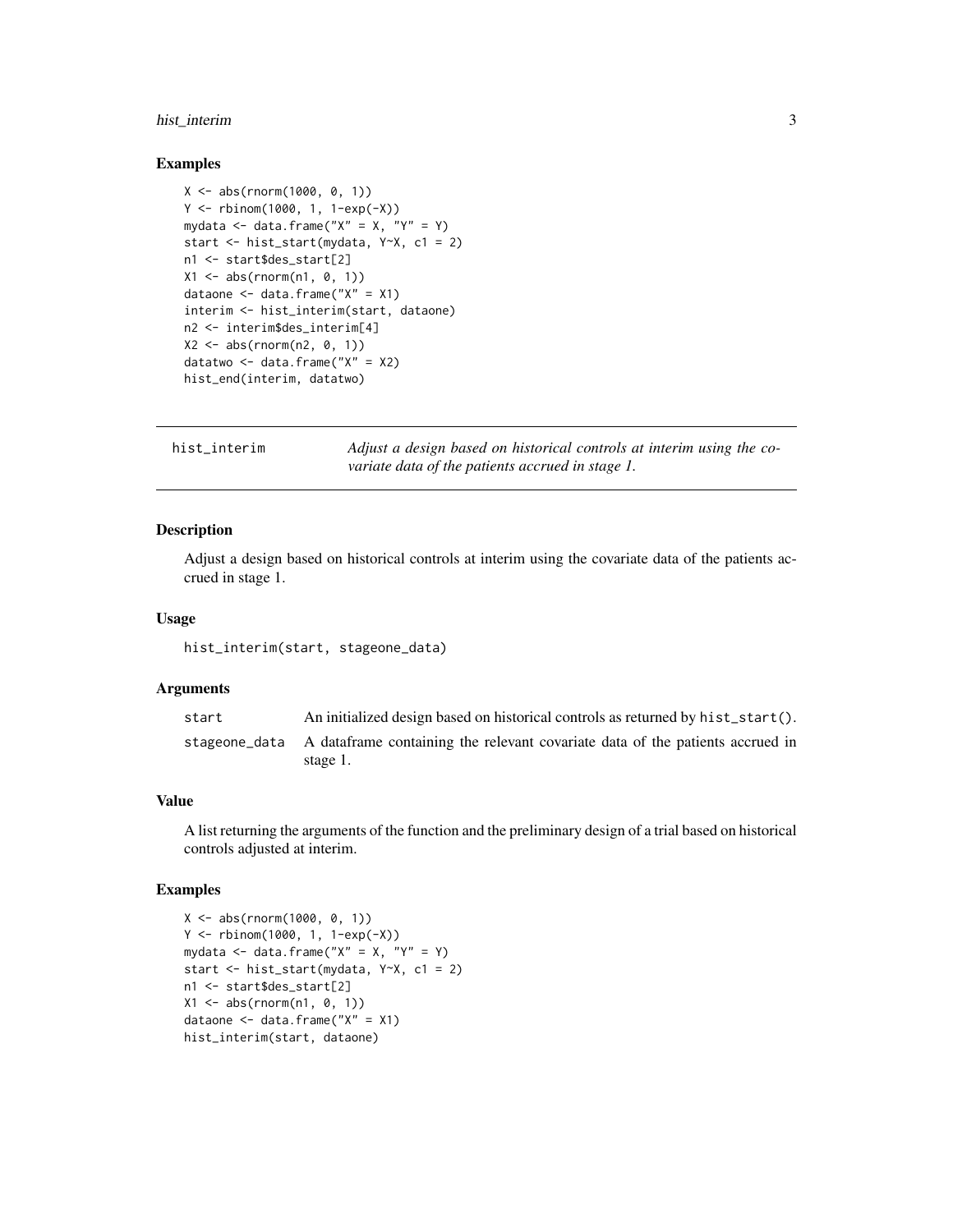<span id="page-3-0"></span>

#### Description

Initializes a design based on historical controls before the start of the study.

#### Usage

```
hist_start(hist_data, formula, phi = "odds_ratio", c1, modelfit = NULL,
 mean0 = NULL, mean1 = NULL, alpha = 0.05, beta = 0.2)
```
#### Arguments

| hist_data         | A data frame containing covariates and binary responses for historical controls.                                                                                                                                                                                                                                                                                                                                             |
|-------------------|------------------------------------------------------------------------------------------------------------------------------------------------------------------------------------------------------------------------------------------------------------------------------------------------------------------------------------------------------------------------------------------------------------------------------|
| formula           | A formula which is used for fitting a logistic regression model on the historical<br>data.                                                                                                                                                                                                                                                                                                                                   |
| phi               | The relation between the response rate under the null and the response rate un-<br>der the interesting alternative. "odds_ratio" assumes that the odds ratio (OR)<br>between these response rates is constant with $OR = c1+1$ . "difference" assumes<br>that the response rate under the alternative is c1 higher than under the null. Can<br>also be specified by the user by providing a function with arguments c and x. |
| c <sub>1</sub>    | parameter for obtaining the response rate under the alternative, see description<br>of phi.                                                                                                                                                                                                                                                                                                                                  |
| modelfit          | Can be used instead of formula and hist_data to provide an arbitrary fit-<br>ted model that is compatible with predict(modelfit, type="response").<br>formula and hist_data are ignored if modelfit is specified.                                                                                                                                                                                                            |
| mean <sub>0</sub> | Optional: Can be used to overwrite the estimated average response rate under<br>the null of the fitted model.                                                                                                                                                                                                                                                                                                                |
| mean1             | Optional: Can be used to overwrite the estimated average response rate under<br>the alternative of the fitted model.                                                                                                                                                                                                                                                                                                         |
| alpha             | Specified type I error of the trial.                                                                                                                                                                                                                                                                                                                                                                                         |
| beta              | Specified type II error of the trial.                                                                                                                                                                                                                                                                                                                                                                                        |
|                   |                                                                                                                                                                                                                                                                                                                                                                                                                              |

#### Value

A list returning the arguments of the function and the preliminary design for starting the stratified trial.

#### Examples

```
X <- abs(rnorm(1000, 0, 1))
Y <- rbinom(1000, 1, 1-exp(-X))
mydata <- data.frame("X'' = X, "Y'' = Y)
hist_start(mydata, Y~X, c1 = 2)
```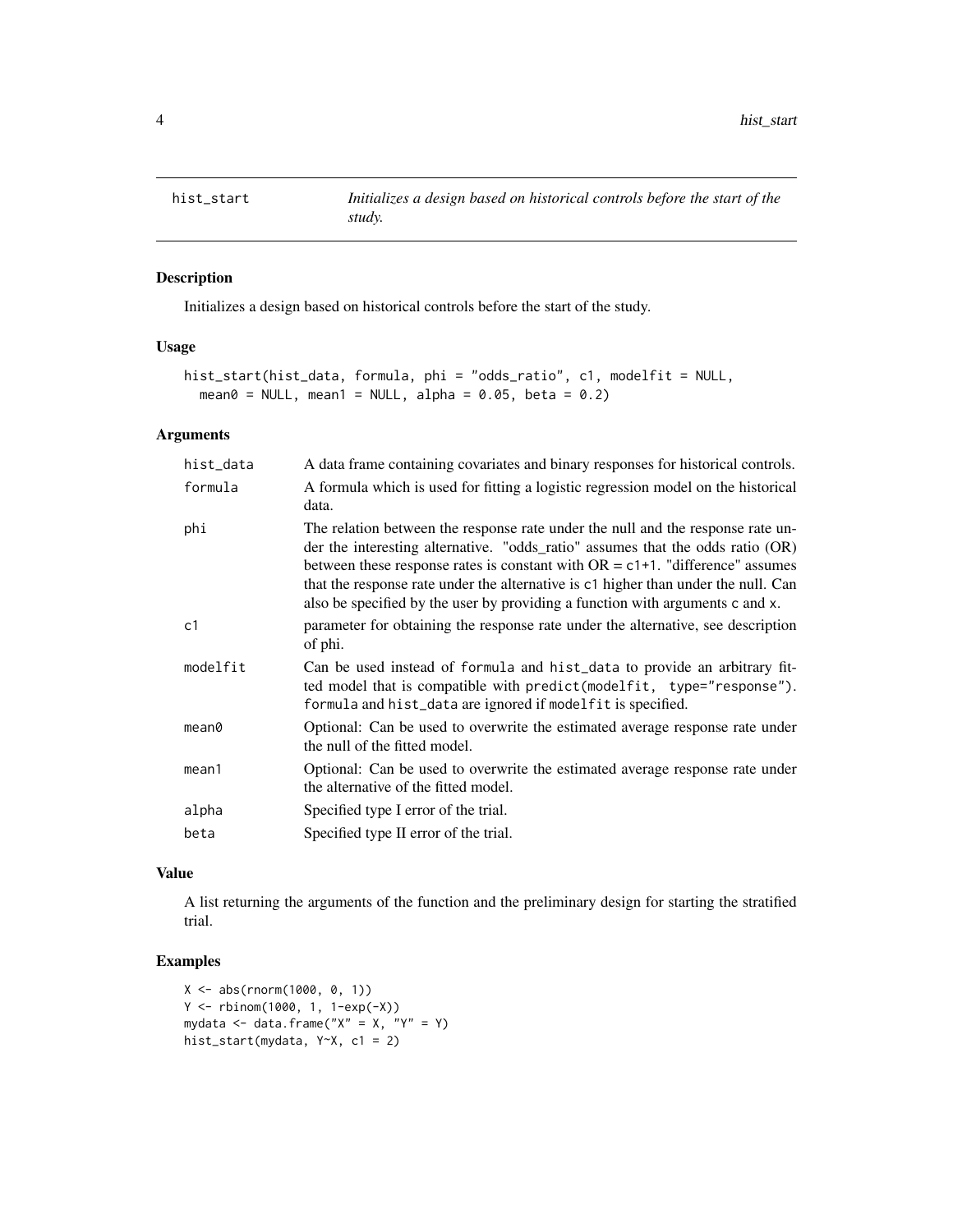<span id="page-4-0"></span>

#### Description

Adjust a subspace stratified design at the end of the study.

#### Usage

```
strat_end(interim, sub_stagetwo)
```
#### Arguments

| interim      | A preliminary stratified design adjusted at interim as returned by strat_interim(). |
|--------------|-------------------------------------------------------------------------------------|
| sub_stagetwo | The subtypes observed for the patients accrued in stage 2.                          |

#### Value

A list returning the arguments of the function and the final design of the stratified trial.

#### Examples

```
p0_sub <- c(0.1, 0.3, 0.5)
p1_sub <- c(0.3, 0.5, 0.7)
distr_sub <- c(1/3, 1/3, 1/3)
start <- strat_start(p0_sub, p1_sub, distr_sub)
n1 <- start$des_start[2]
subone \leq sample(c(1,2,3), n1, TRUE)interim <- strat_interim(start, subone)
n2 <- interim$des_interim[4]
subtwo \leq sample(c(1,2,3), n2, TRUE)
strat_end(interim, subtwo)
```
strat\_interim *Adjust a subspace stratified design at interim.*

#### Description

Adjust a subspace stratified design at interim.

#### Usage

strat\_interim(start, sub\_stageone)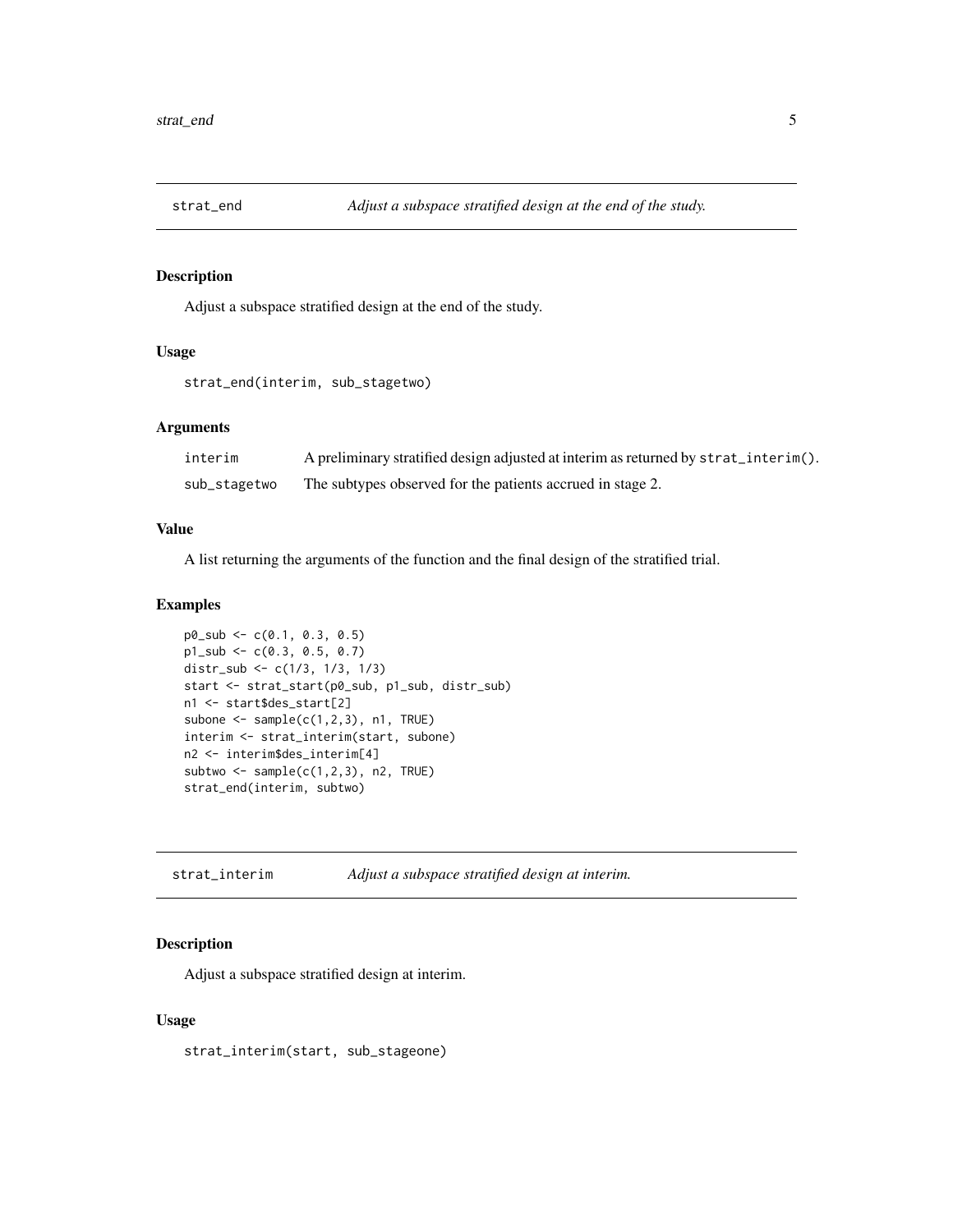#### <span id="page-5-0"></span>Arguments

| start        | An initialized stratified design as returned by strat_start(). |
|--------------|----------------------------------------------------------------|
| sub_stageone | The subtypes observed for the patients accrued in stage 1.     |

#### Value

A list returning the arguments of the function and the preliminary design of a stratified trial adjusted at interim.

#### Examples

```
p0_sub <- c(0.1, 0.3, 0.5)
p1_sub <- c(0.3, 0.5, 0.7)
distr_sub <- c(1/3, 1/3, 1/3)
start <- strat_start(p0_sub, p1_sub, distr_sub)
n1 <- start$des_start[2]
subone \leq sample(c(1,2,3), n1, TRUE)strat_interim(start, subone)
```
strat\_start *Initializes a subspace stratified design before the start of the study.*

#### Description

Initializes a subspace stratified design before the start of the study.

#### Usage

```
strat\_start(p0\_sub, p1\_sub, distr\_sub, alpha = 0.05, beta = 0.2)
```
#### Arguments

| p0_sub    | A vector, where the \$i\$-th entry corresponds to the response rate under the null<br>for the \$i\$-th subtype.          |
|-----------|--------------------------------------------------------------------------------------------------------------------------|
| p1_sub    | A vector, where the \$i\$-th entry corresponds to the response rate under the al-<br>ternative for the \$i\$-th subtype. |
| distr_sub | A vector, where the \$i\$-th entry corresponds to the prevalence of the \$i\$-th<br>subtype in the population.           |
| alpha     | Specified type I error of the trial.                                                                                     |
| beta      | Specified type II error of the trial.                                                                                    |

#### Value

A list returning the arguments of the function and the preliminary design for starting the stratified trial.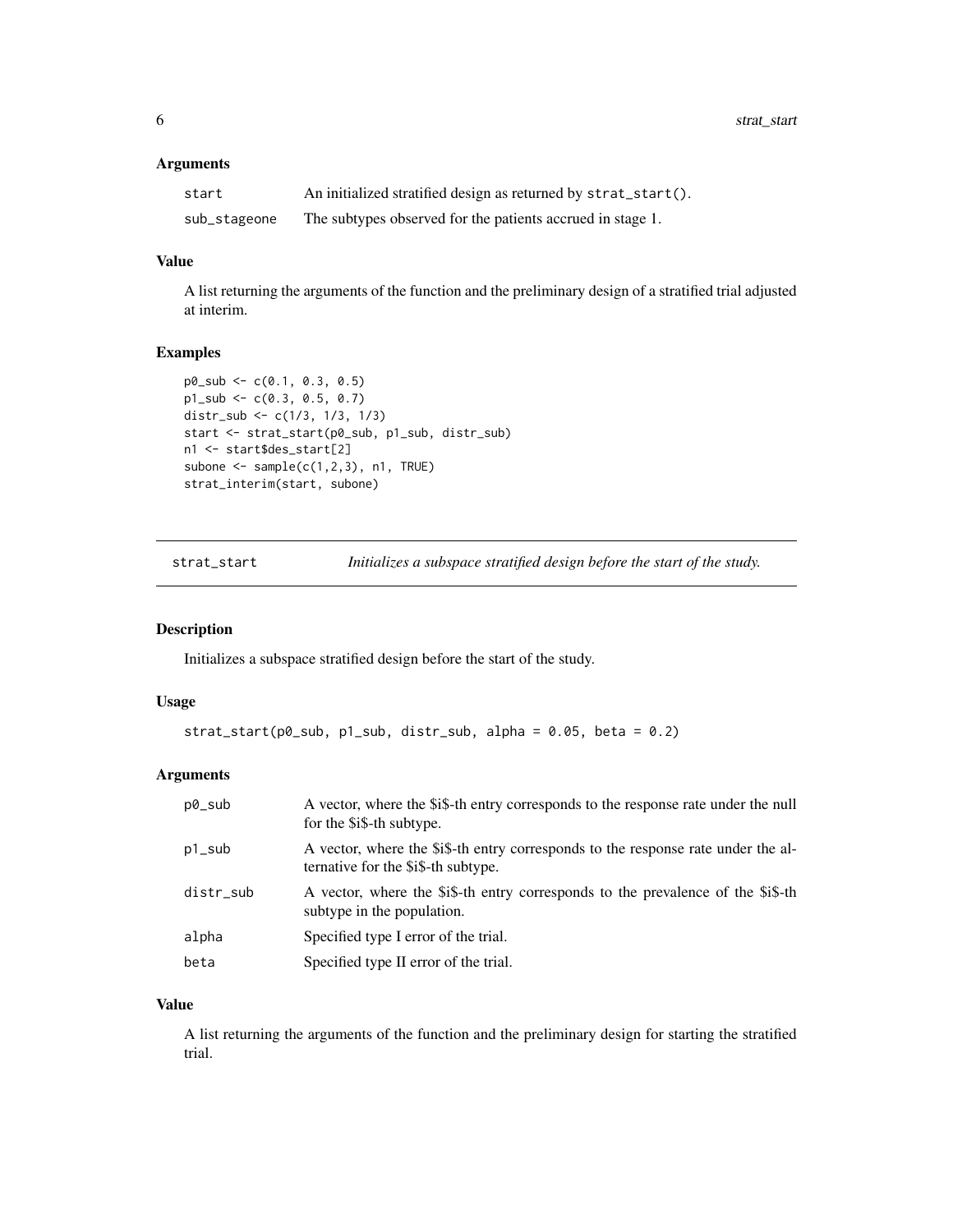strat\_start

#### Examples

 $p0$ \_sub <- c(0.1, 0.3, 0.5)  $p1$ \_sub <- c(0.3, 0.5, 0.7) distr\_sub <- c(1/3, 1/3, 1/3) strat\_start(p0\_sub, p1\_sub, distr\_sub)